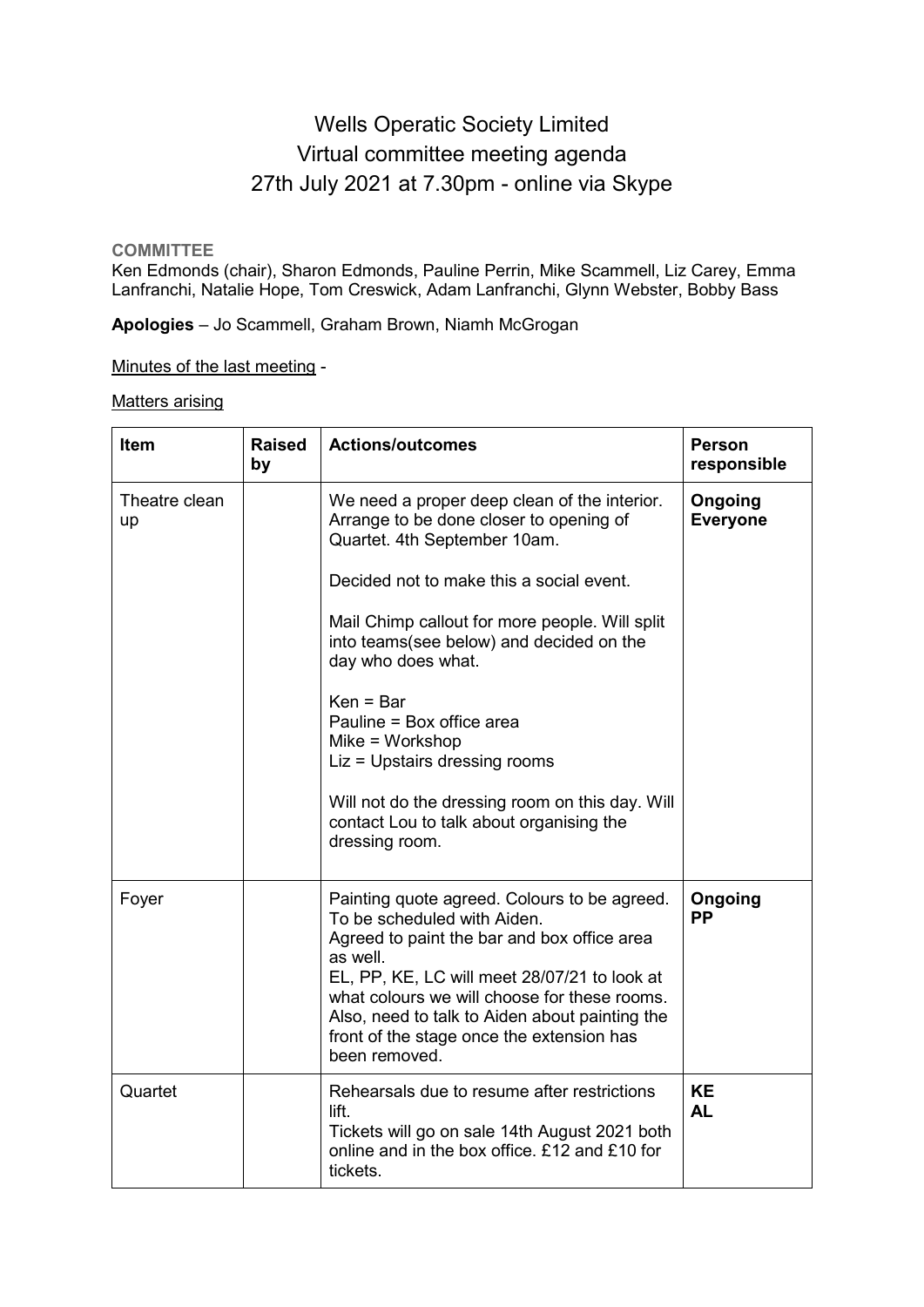|                              | AL and Nick Barlow will set up the online<br>tickets.<br>PP and Catriona are happy to open the box<br>office<br>Jackie Watts to sort out props + stage<br>manager for show week.                                                                                                                                                                                 |                 |
|------------------------------|------------------------------------------------------------------------------------------------------------------------------------------------------------------------------------------------------------------------------------------------------------------------------------------------------------------------------------------------------------------|-----------------|
| COVID theatre<br>regulations | Encourage audience to wear masks. Won't<br>need to observe social distancing rules for<br>audience.<br>Make signing in mandatory, either with the<br>QR code posters or on a sign in sheet.<br>Moving forward, we will make proof of<br>vaccination mandatory for anyone who wants<br>to be in a show.<br>Also, do a lateral flow test before each<br>rehearsal. | <b>Everyone</b> |

## **Membership**

| <b>Item</b>             | <b>Actions/outcomes</b>                                                                                                                                                                                                                                  | <b>Person</b><br>responsible |
|-------------------------|----------------------------------------------------------------------------------------------------------------------------------------------------------------------------------------------------------------------------------------------------------|------------------------------|
| Reinstate<br>membership | Will reinstate from 1st September.<br>Roll on as usual from member's current roll on date.<br>Each member can see this date n the website if they<br>log in.<br>PP will be there on a Friday night social to accept<br>money and hand out car park pass. | <b>PP</b>                    |

## Any other business

| <b>Item</b>           | <b>Actions/outcomes</b>                                                                                                                                                                                                                                                                                                      | <b>Person</b><br>responsible |
|-----------------------|------------------------------------------------------------------------------------------------------------------------------------------------------------------------------------------------------------------------------------------------------------------------------------------------------------------------------|------------------------------|
| The tree<br>of doom   | Email + phone call from neighbour about the tree.<br>PP and KE to contact the person that trimmed it last time.                                                                                                                                                                                                              | KE<br>РP                     |
| First aid<br>training | NH looked into this.<br>Need someone in charge to run this.<br>Found a deal for a group rate of £600 for 12 people $+ £10$<br>for certificates from a local firm.<br>Need to check the handbook first to see what our insurance<br>says and what we need to cover this, before deciding the<br>kind of training we will get. | <b>NH</b><br><b>KE</b><br>EL |